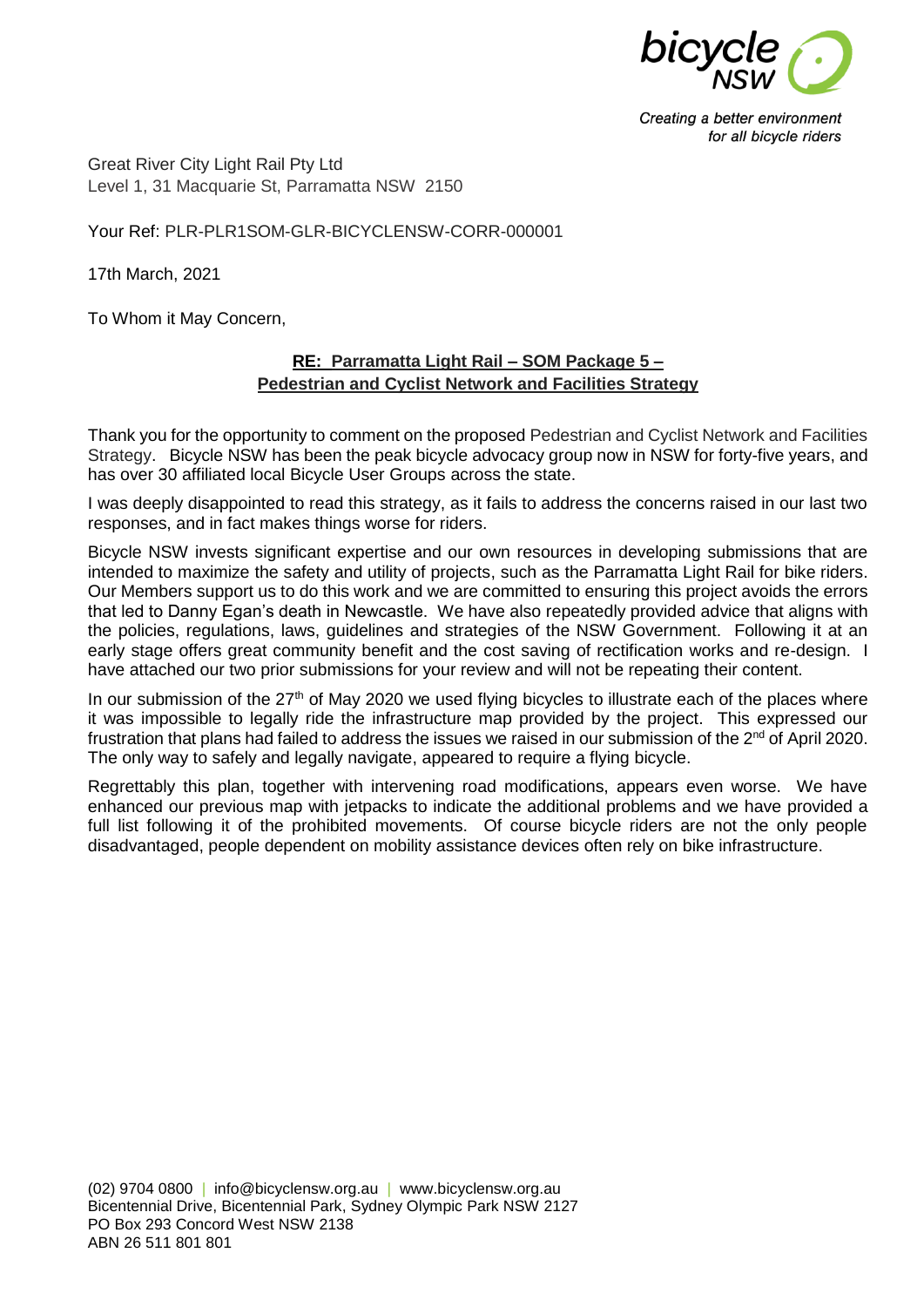

Church St / Factory St 7. Northbound on Church at Factory 8. Southbound on Factory at Church Church St / Pennant Hills Rd 9. Northbound on Church into Pennant Hills Church St / Grose St 10. Southbound on Church west into Grose Victoria Rd / Church St 11. Westbound on Victoria north into Church Market St / Church St 12. Eastbound on Market north into Church Horwood PL / George St 13. Southbound on Horwood 14. Northbound on Horwood 15. Southbound on Horwood west into George 16. Northbound on Horwood east into George Macquarie St / Church St 17. Eastbound on Macquarie Macquarie St / Smith St 18. Southbound on Smith west into Macquarie 19. Northbound on Smith west into Macquarie George St / Purchase St 20. Eastbound on George into Purchase George St / Alfred St 21. Eastbound on George 22. Eastbound on George north into Alfred 23. Northbound on Alfred 24. Southbound on Alfred

(02) 9704 0800 | info@bicyclensw.org.au | www.bicyclensw.org.au Bicentennial Drive, Bicentennial Park, Sydney Olympic Park NSW 2127 PO Box 293 Concord West NSW 2138 ABN 26 511 801 801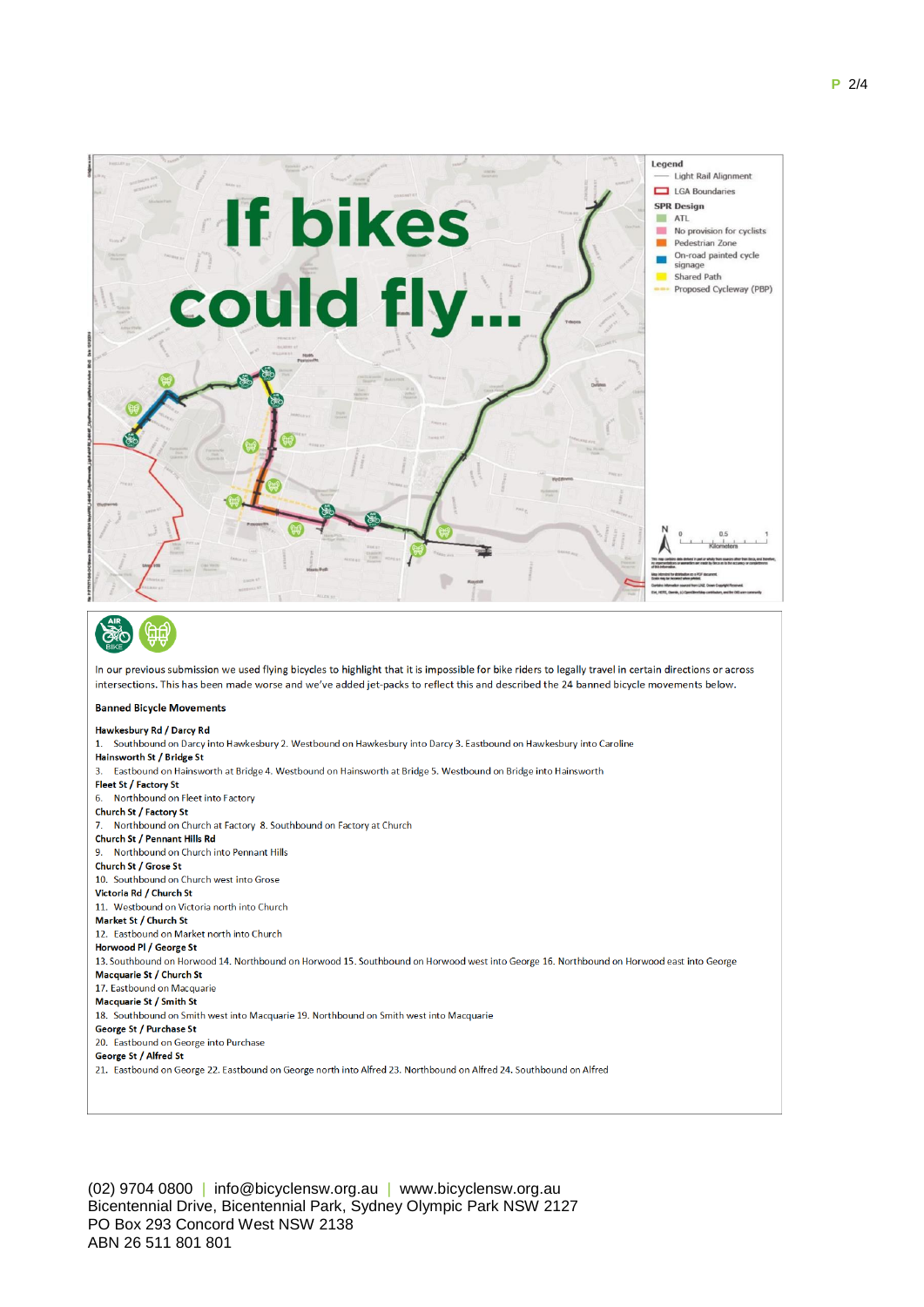At page 6 of the Executive Summary of the Parramatta Light Rail Pedestrian and Cyclist Network and Facilities Strategy, it says the Austroads cycle design principles informed the design, however safety, directness and legibility are sadly lacking in this project design.

At page 15 E14(c) the strategy references outdated Austroads Guidelines for managing cyclists during the construction phase. We previously advised you of this error in our submission of the  $27<sup>th</sup>$  of May. The current and correct set of guides are:

- Austroads Guide to Temporary Traffic Management*<sup>1</sup>*
- Austroads Guide to Road Design<sup>2</sup>
- Austroads Guide to Road Safety<sup>3</sup>

We strongly advise rectification to conform with the current quides, as this is an ordinary requirement of contracting to deliver Transport for NSW Projects.

I note since these previous submissions, Transport for NSW has released a range of new policies that this project is obliged to conform with. Bicycle NSW applauds this excellent work and we share the expectation of Transport for NSW, that they will be followed. The [Movement and Place Framework,](http://www.transport.nsw.gov.au/industry/nsw-movement-and-place-framework) the [Road User Space Allocation Policy](http://www.transport.nsw.gov.au/system/files/media/documents/2021/road-user-space-allocation-policy.pdf) and the [Providing for Walking and Cycling in Transport Projects](http://www.transport.nsw.gov.au/system/files/media/documents/2021/providing-for-walking-and-cycling-in-transport-projects-policy.pdf)  [Policy](http://www.transport.nsw.gov.au/system/files/media/documents/2021/providing-for-walking-and-cycling-in-transport-projects-policy.pdf) all apply to this project and the [Cycleway Design Toolbox: Designing for Cycling and Micromobility](http://www.transport.nsw.gov.au/system/files/media/documents/2021/Cycleway-Design-Toolbox-Web.pdf) provides resources and examples to in your efforts to design infrastructure for bike riders.

It appears none of the intersections with dangerous crossing angles outlined in our previous submissions have been rectified and made safe for bicycle riders, wheelchair users or parents with prams. People travelling from, to or through Parramatta will really need jetpacks, and the Museum works diversion have compounded the problems for bike riders.



Figure 5-5: Parramatta CBD Precinct - Existing Walking and Cycling Infrastructure (Refer to Appendix C for full size map)

1

<sup>1</sup> Austroads Guide to Temporary Traffic Management (2019) [Online 1/4/2020] <https://austroads.com.au/publications/temporary-traffic-management/agttm-set>

<sup>2</sup> Austroads Guide to Road Design (2019) [Online 1/4/2020] <https://austroads.com.au/publications/road-design/agrd-set> <sup>3</sup> Austroads Guide to Road Safety (2019) [Online 1/4/2020] <https://austroads.com.au/publications/road-safety/agrs-set>